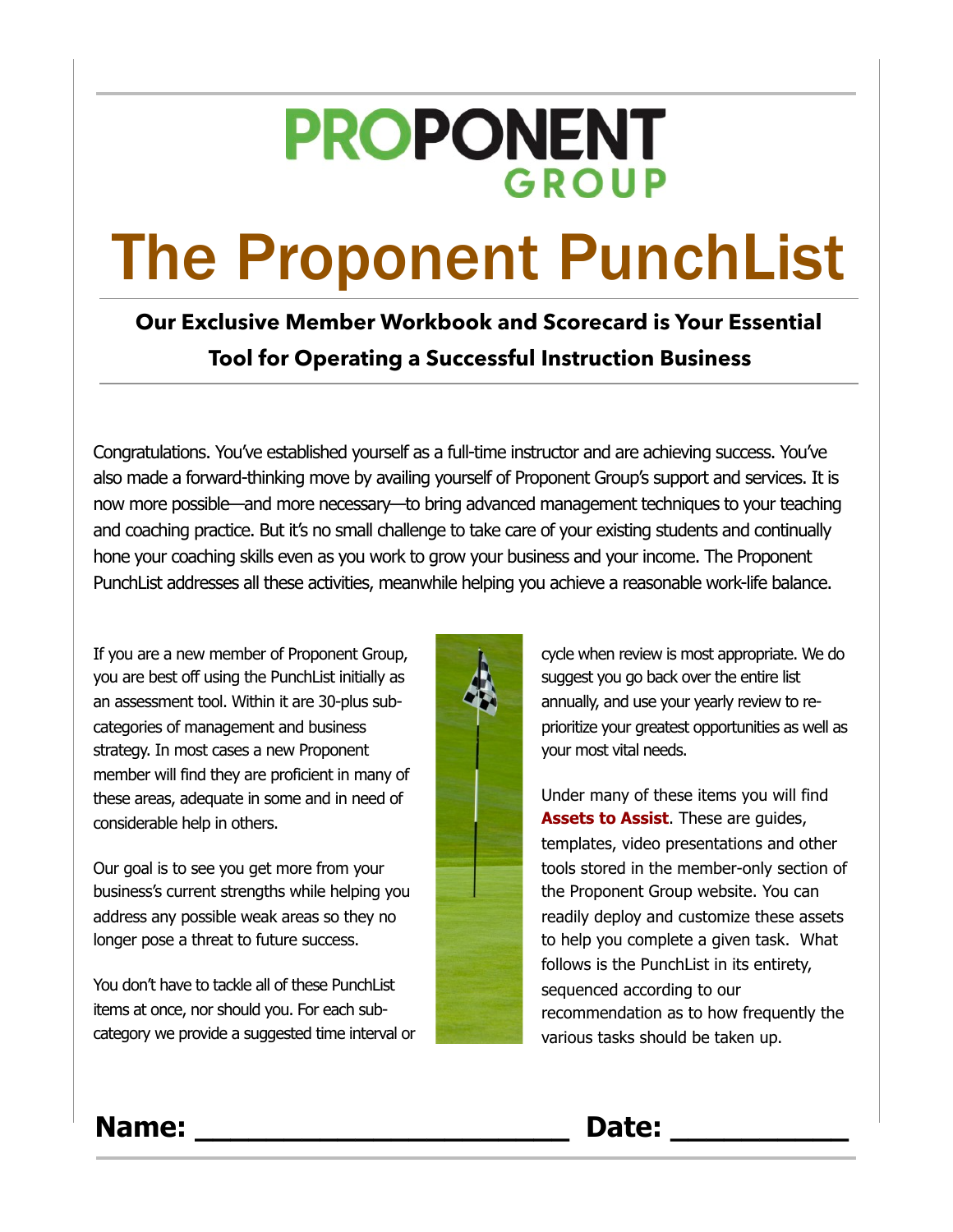## **PROPONENT**

## **Daily**

#### **Protect Your Business Data**

You absolutely, positively must have daily onsite backup of all your business data. You should also have off-site backup of all business files and data. Services such as Crash Plan, Carbonite and others charge \$50 to \$100 per year for this service, which is completely automatic once you set it up.

## **Weekly**

#### **Plan and Execute Your Social Media Postings**

Social media is inexpensive, immediate and powerful when used on a regular basis. To be effective you must post on a regular basis and your postings must be relevant to your students and potential students. Plan and create each week's content and posting schedule, either far in advance or at the beginning of the week it will go live.

#### **Assets to Assist**

Social Media for Golf Professionals and **Instructors** 

Social Media Quick Guides

#### **Update Your Database**

Your database is your main lifeline to your students and your local golf market. At least once a week you must check that all new email addresses that have been obtained have been input and segmented correctly in your master database.



 $\mathcal{L}_\text{max}$  and  $\mathcal{L}_\text{max}$  and  $\mathcal{L}_\text{max}$  and  $\mathcal{L}_\text{max}$ 

 $\overline{\phantom{a}}$  , and the contract of the contract of  $\overline{\phantom{a}}$ 

 $\overline{\phantom{a}}$  , and the contract of the contract of the contract of the contract of the contract of the contract of the contract of the contract of the contract of the contract of the contract of the contract of the contrac

 $\overline{\phantom{a}}$  , and the contract of the contract of the contract of the contract of the contract of the contract of the contract of the contract of the contract of the contract of the contract of the contract of the contrac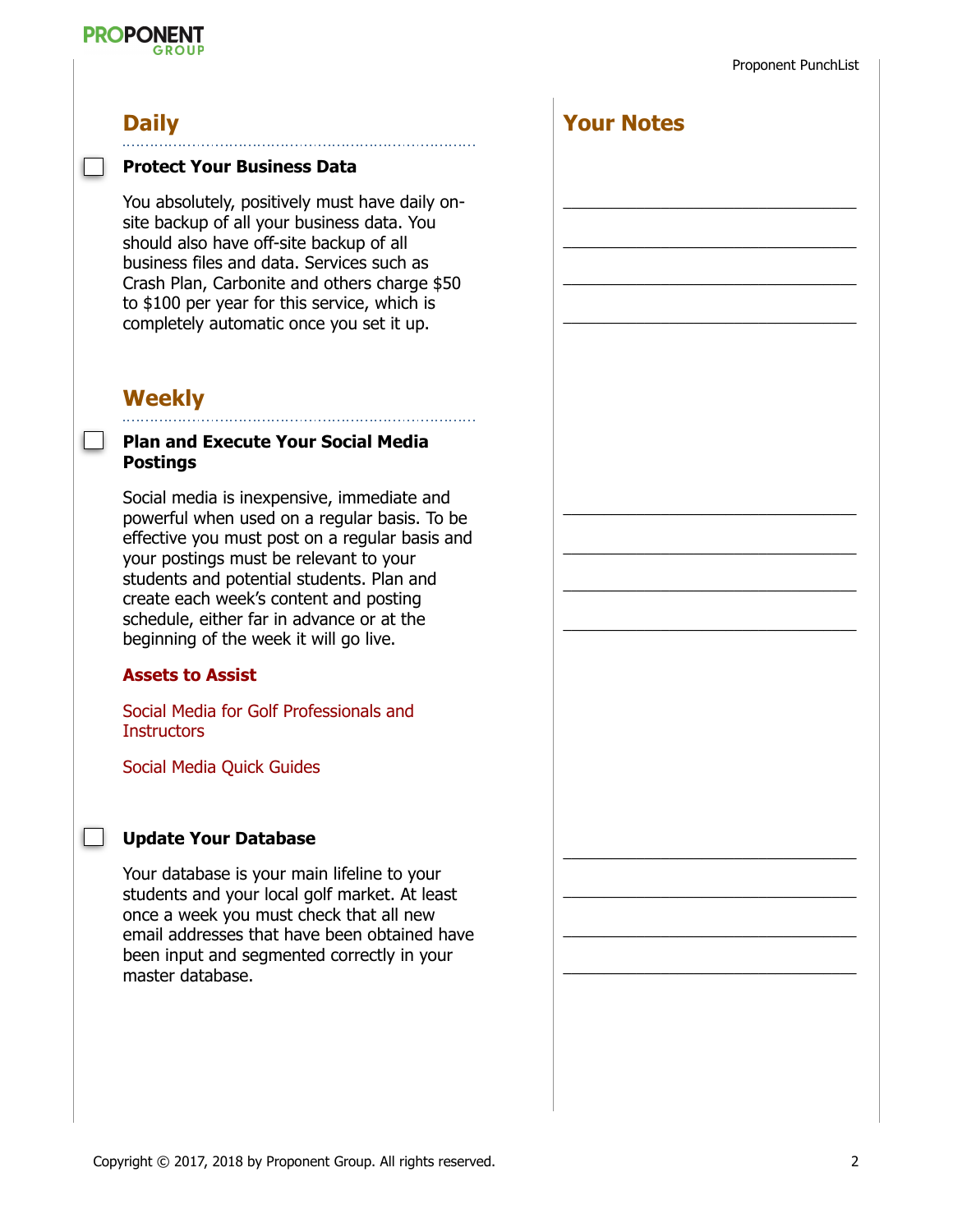

#### **Monthly**

#### **Communication with Your Bosses via a Monthly Report**

Prepare a monthly report to your supervisor and/or facility management to keep the lines of communication open and to keep all parties up-to-date on instruction-program activities. We suggest that incremental revenues directly attributable to the instruction program be tracked and included whenever possible.

#### **Assets to Assist:**

Instructor Economic Impact Calculator

Instructor Economic Impact Study Results

The Business Value of Golf Instruction Report

#### **Quarterly**

 $\overline{\phantom{a}}$ 

#### **Update Your Marketing Calendar**

Every three months, you should plan out the ensuing three months of programs, offers and special events. Create a communications plan for each one, including dates for sending out marketing emails, posting physical signage or putting up social media posts. Typically your first announcement for any special event or new program should come six weeks before it begins.

#### **Train Your Staff (if applicable)**

Provide regularly scheduled teacher training sessions (at least quarterly) for all staff instructors. These sessions should include service reviews that are designed to hold everyone on staff accountable for providing each and every student and guest with outstanding service, as well as prompt followup to all inbound communications.

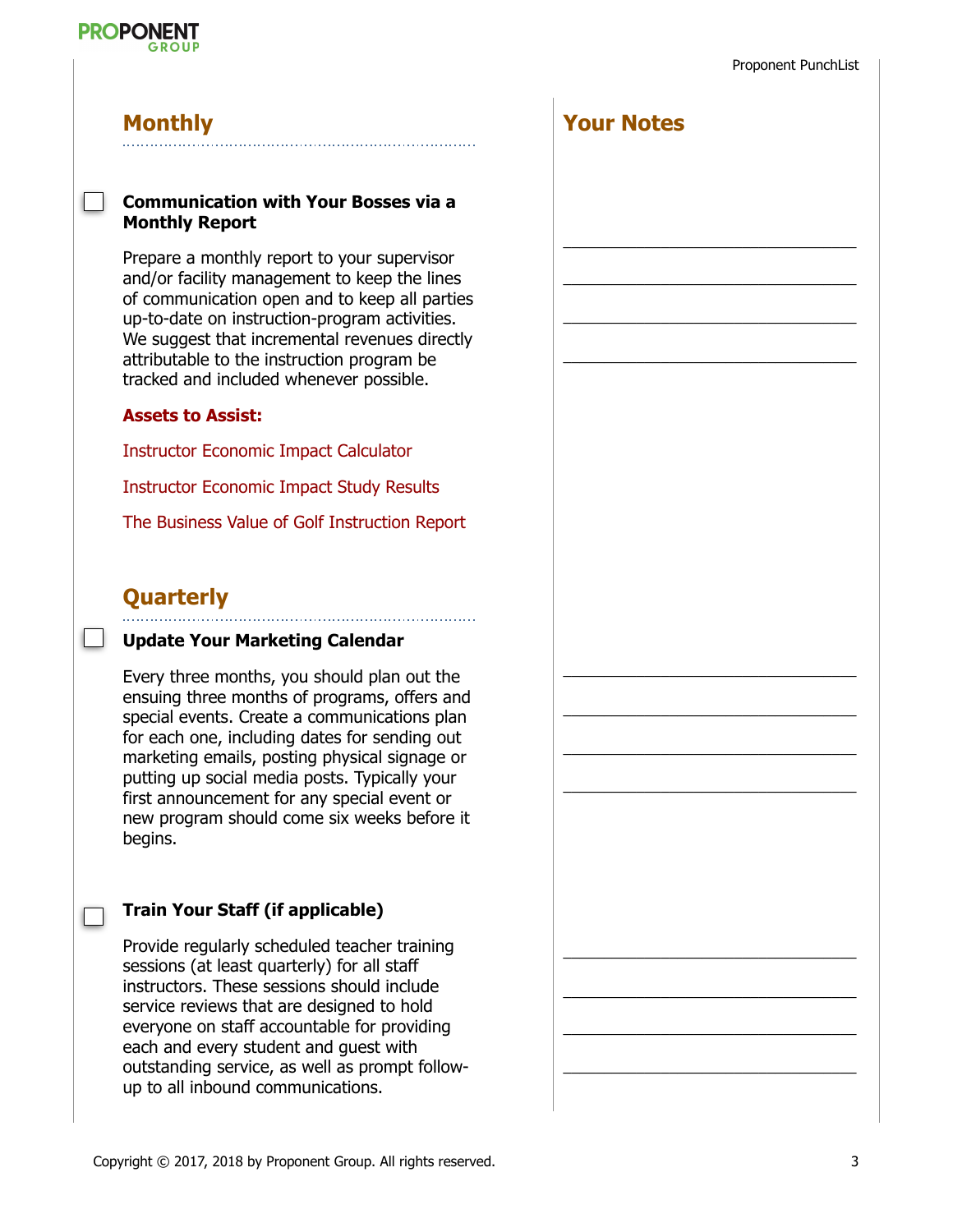**Your Notes**

 $\mathcal{L}_\text{max}$  and  $\mathcal{L}_\text{max}$  and  $\mathcal{L}_\text{max}$  and  $\mathcal{L}_\text{max}$ 

 $\mathcal{L}_\text{max}$  and  $\mathcal{L}_\text{max}$  and  $\mathcal{L}_\text{max}$  and  $\mathcal{L}_\text{max}$ 

 $\overline{\phantom{a}}$  , and the contract of the contract of  $\overline{\phantom{a}}$ 

 $\overline{\phantom{a}}$  , and the contract of the contract of the contract of the contract of the contract of the contract of the contract of the contract of the contract of the contract of the contract of the contract of the contrac

 $\overline{\phantom{a}}$  , and the contract of the contract of  $\overline{\phantom{a}}$ 

 $\overline{\phantom{a}}$  , and the contract of the contract of the contract of the contract of the contract of the contract of the contract of the contract of the contract of the contract of the contract of the contract of the contrac

 $\overline{\phantom{a}}$  , and the contract of the contract of the contract of the contract of the contract of the contract of the contract of the contract of the contract of the contract of the contract of the contract of the contrac

 $\mathcal{L}_\text{max}$  and  $\mathcal{L}_\text{max}$  and  $\mathcal{L}_\text{max}$  and  $\mathcal{L}_\text{max}$ 

 $\overline{\phantom{a}}$  , and the contract of the contract of the contract of the contract of the contract of the contract of the contract of the contract of the contract of the contract of the contract of the contract of the contrac

 $\overline{\phantom{a}}$  , and the contract of the contract of the contract of the contract of the contract of the contract of the contract of the contract of the contract of the contract of the contract of the contract of the contrac

 $\mathcal{L}_\text{max}$  and  $\mathcal{L}_\text{max}$  and  $\mathcal{L}_\text{max}$  and  $\mathcal{L}_\text{max}$ 

 $\mathcal{L}_\text{max}$  and  $\mathcal{L}_\text{max}$  and  $\mathcal{L}_\text{max}$  and  $\mathcal{L}_\text{max}$ 



#### **Every Six Months**

#### **Protect Your Identity**

Identity theft is very common and continues to grow as a threat to your financial health. At least once every six months, change all passwords associated with websites you use for your business and personal finances. Proponent Group also recommends signing up for a service such as LifeLock that actively monitors your bank and credit accounts 24/7 and alerts you if any new accounts are opened using your identity.

#### **Scrub Your Complete Database**

Your database of clients and potential clients is one of the most valuable assets your business owns. At least twice annually you should clean the database, including deleting duplicate email addresses and dropping nonresponsive email addresses.

#### **Review Your Social Media Effectiveness**

Social media changes at lightning speed. Every six months review how you are using social media and review each platform you use for its effectiveness in reaching potential students. If you find one platform is outperforming double down with more posts to that platform. For an under-performer, pull the plug and try something new.

#### **Assets to Assist:**

How to Grow Your Business Using Social Media (Peter Hart and Ricky Potts) - Video Archive

Social Media: The Latest Tricks of the Trade (Susie Lokey) - Video Archive

Marketing Workshop: How to Drive Business with Social Media - Video Archive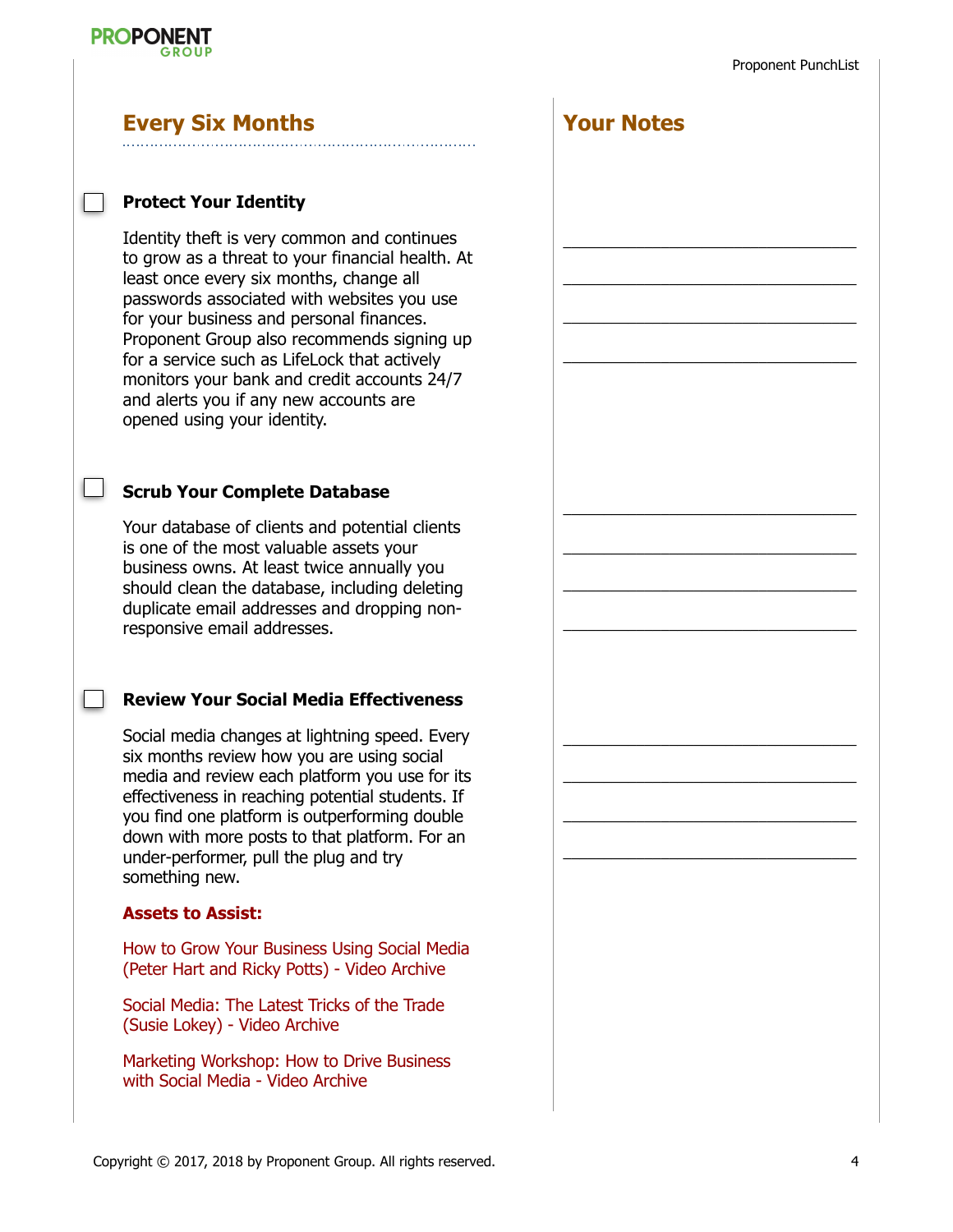

#### **Every Six Months (cont'd)**

#### **Plan for Public Relations Opportunities**

Every six months or so, review upcoming special events, anniversaries, student or business milestones or other newsworthy events that your local media may want to report on and that should absolutely be posted to your social media.

#### **Assets to Assist:**

Instructor Public Relations Guide

Inexpensive Public Relations and Brand Building (Karen Moraghan) - Video Archive

#### **Annually**

#### **Review Your General Business Strategies**

Each year when you're out of your peak season, take time to review your teaching business's strengths, weaknesses, opportunities and threats. From this review, lay out a prioritized plan for leveraging the positives and mitigating the negatives. Think about your key differentiators: Did you strengthen your position in your local market this past year? Alternatively, did your competition raise their games? This is the time to set some realistic growth goals for your revenues and meanwhile review all your expenses to see if any trimming is appropriate.

#### **Assets to Assist:**

How to Protect Your Business in a Changing Market (Lorin Anderson) - Video Archive

**Your Notes**  $\mathcal{L}_\text{max}$  and  $\mathcal{L}_\text{max}$  and  $\mathcal{L}_\text{max}$  and  $\mathcal{L}_\text{max}$  $\mathcal{L}_\text{max}$  and  $\mathcal{L}_\text{max}$  and  $\mathcal{L}_\text{max}$  and  $\mathcal{L}_\text{max}$  $\overline{\phantom{a}}$  , and the contract of the contract of  $\overline{\phantom{a}}$  $\overline{\phantom{a}}$  , and the contract of the contract of the contract of the contract of the contract of the contract of the contract of the contract of the contract of the contract of the contract of the contract of the contrac  $\mathcal{L}_\text{max}$  and  $\mathcal{L}_\text{max}$  and  $\mathcal{L}_\text{max}$  and  $\mathcal{L}_\text{max}$  $\overline{\phantom{a}}$  , and the contract of the contract of  $\overline{\phantom{a}}$  $\overline{\phantom{a}}$  , and the contract of the contract of the contract of the contract of the contract of the contract of the contract of the contract of the contract of the contract of the contract of the contract of the contrac  $\overline{\phantom{a}}$  , and the contract of the contract of the contract of the contract of the contract of the contract of the contract of the contract of the contract of the contract of the contract of the contract of the contrac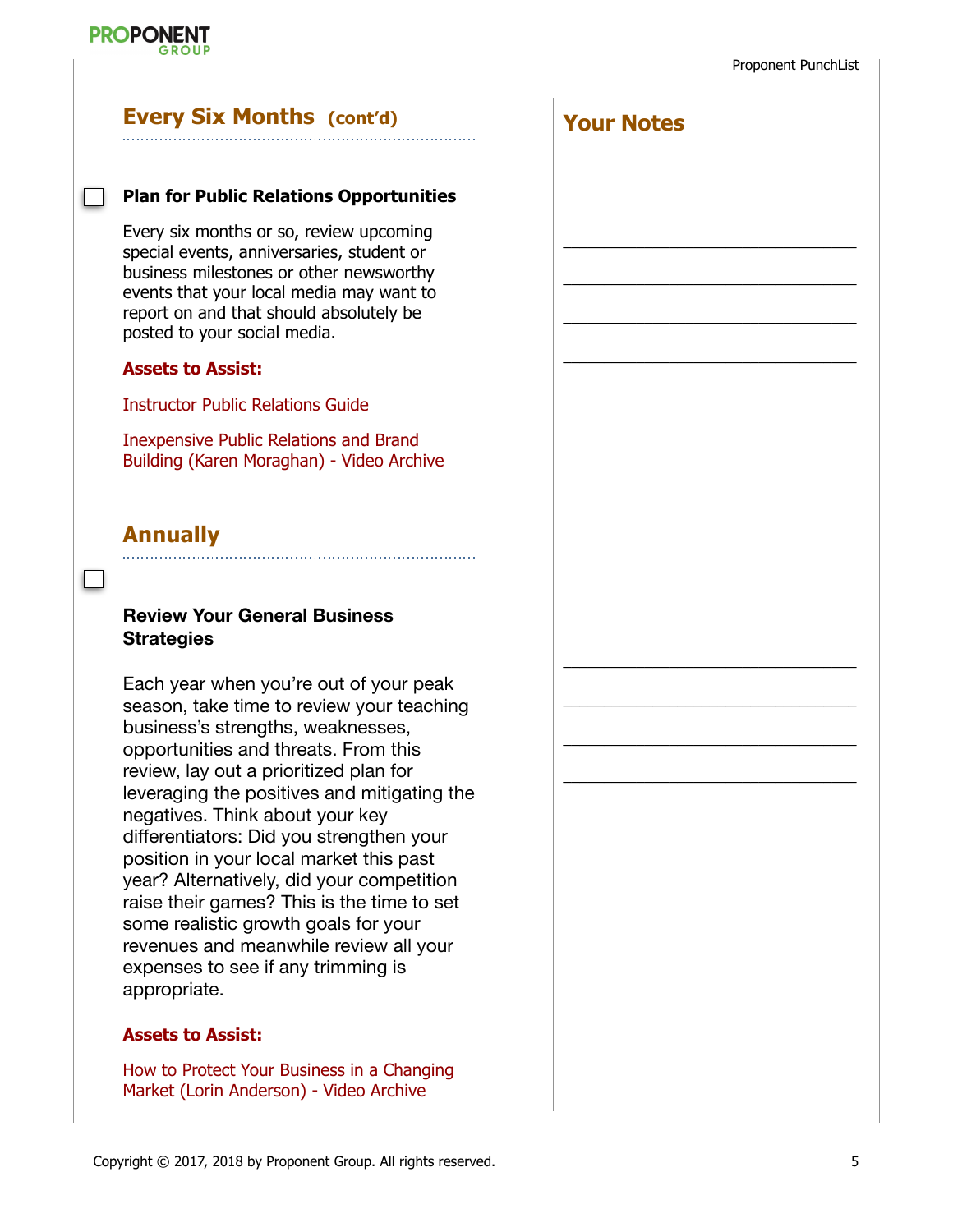

#### **Annually (cont'd)**

#### **Convene Your Business Advisory Board**

Assemble an advisory board of two to four executives or professionals whom you trust and who know your business well. You will be asking them to review your general business practices at least once a year. These will be men and women with a wide array of business experience including management, marketing and accounting. Your board should assist in setting measurable business metrics and goals for your business to strive to attain.

#### **Assets to Assist:**

 $\blacksquare$ 

Why You Need an Advisory Board (Dom DiJulia) - Video Archive

#### **Review All of Your Instruction Programming**

Once a year you should review every instruction program you offered in the year just completed and determine if it met your goals for participation and profitability. If a program proved lacking, determine how to make it more successful in the coming year, or else drop the program and replace it with something new. Many of our members drop one or two programs that are laggards each year and replace them with new programs to keep things fresh.

#### **Check on Your Personal Health**

Schedule an annual physical including skin cancer screening. You are the product your business is selling, and you must be healthy in order for the business to operate. Also, schedule a traditional vacation of at least one full week every year, to recharge physically and mentally.

#### **Assets to Assist:**

Managing Work/Life Balance of a Golf Professional (Dr. Rick Jensen) - Video Archive

Copyright © 2017, 2018 by Proponent Group. All rights reserved. 6

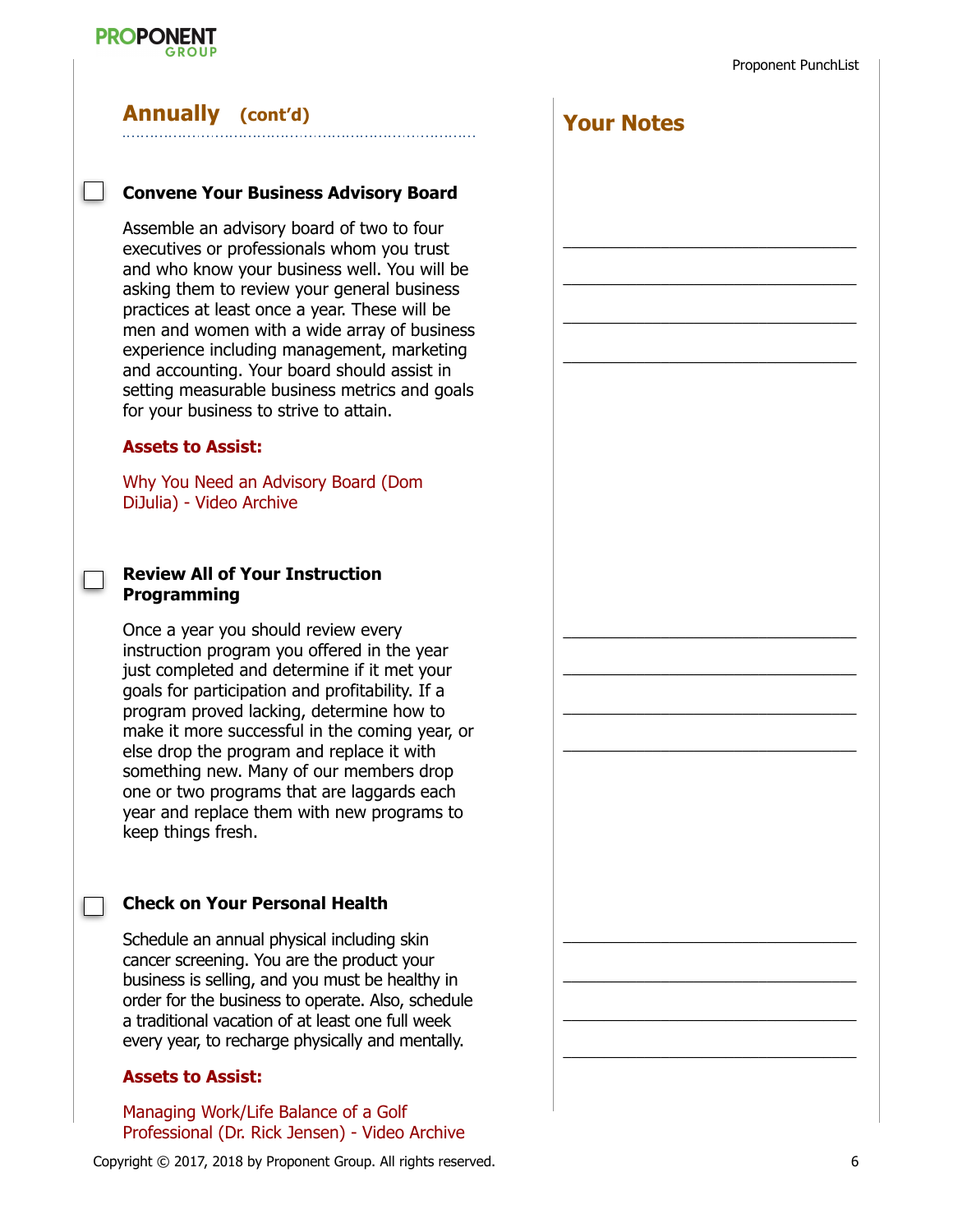

#### **Annually (cont'd)**

#### **Continue Your Education**

Set aside resources and time to make sure you are fully informed on new trends in the golf instruction industry. Schedule your attendance at key summits and certification programs that are relevant to your instruction programs and specialties. Typically Proponent Group members spend an average of slightly more than \$2,000, out of pocket annually, on their professional education.

#### **Assets to Assist:**

 $\Box$ 

 $\Box$ 

Certifications Guide on Members' Website

#### **Upgrade Your Teaching Technologies**

Review your current teaching technologies and properly budget for and/or purchase those that best complement your teaching style. Set aside ample time to review new technologies as they become available.

#### **Update All Online Business Information**

Once a year – say around New Years – check all local business listings websites you are on to make sure all of your business information is up to date. Check that your business profile is also up to date on: LinkedIn, YouTube Channel, Twitter, Facebook, Instagram and any other social-media sites where you have an account.

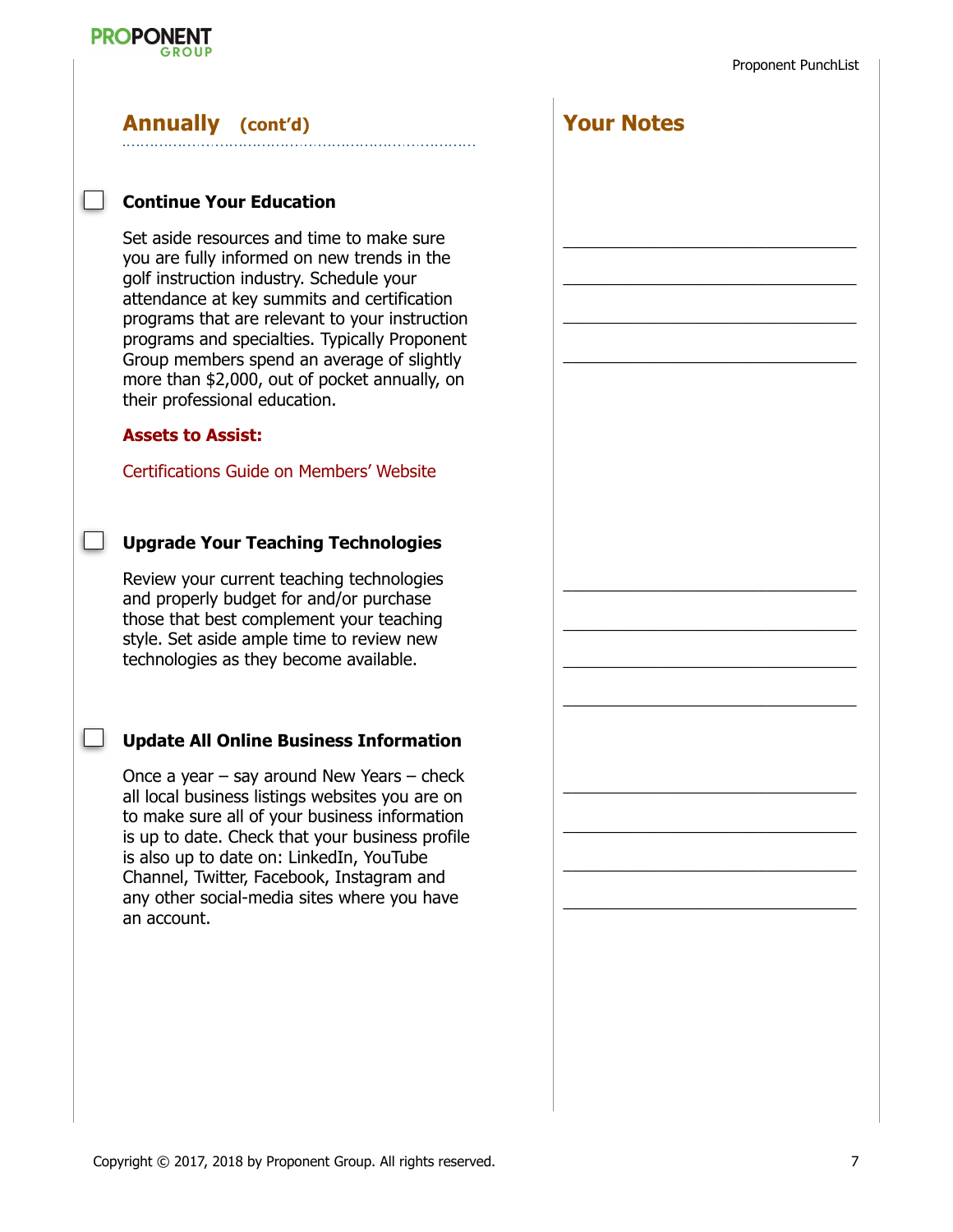**Your Notes**



### **Annually (cont'd)**

#### **Review Your Contract**

Do you have a written Letter of Agreement or a formal written contract that is in force at this time? If not, we highly recommend putting your basic agreement in writing. Many Proponent Group members have regretted not having their agreement in writing when their facility was sold or new management came in.

#### **Assets to Assist:**

Golf Instructor's Guide to Employment **Contracts** 

Action Plan & Director of Instruction Job **Description** 

Independent Contractor Contract Template

#### **Review Your Website's Design**

Is your site fully functional for consumers? Is your site responsive for mobile devices? Is your site working hard for your business? Can you purchase products and services directly on the site? Is it time for a completely redesigned website (which should be done every five years)?

#### **Assets to Assist:**

 $\overline{\phantom{a}}$ 

Golf Club and Instructor Websites 101

#### **Communicate with Your Bosses: Create an Annual Report**

At the end of your season or year, it is important to provide to management or ownership a summary report of your successes from the previous year and plans for the upcoming year.

#### **Assets to Assist:**

#### Annual Report Template

Copyright © 2017, 2018 by Proponent Group. All rights reserved. 8

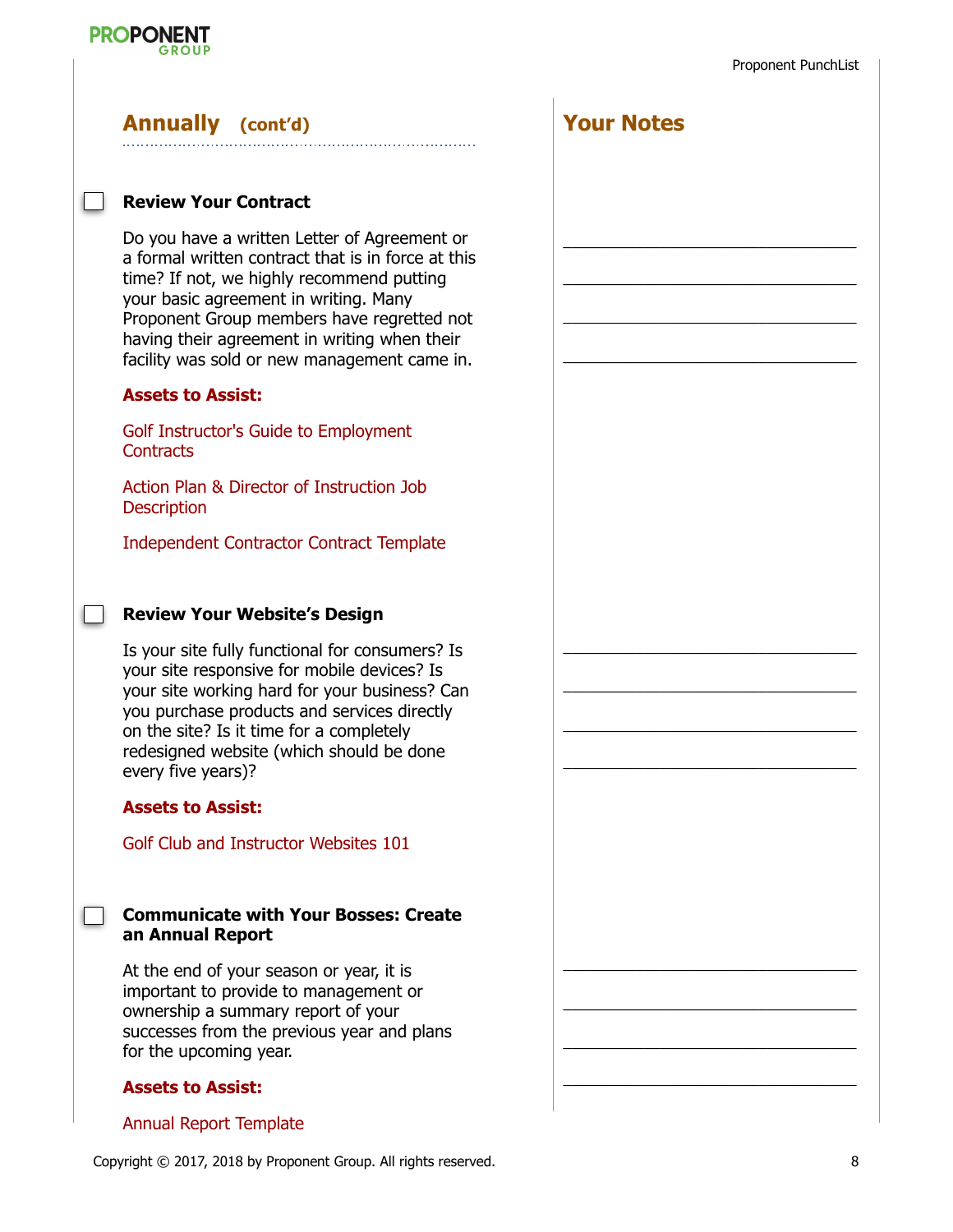## **PROPONENT**

## **Annually (cont'd)**

#### **Plan for Your Taxes**

Golf instructors can have fairly complex tax returns due to independent-contractor status, incorporation issues and a variety of small business deductions you may be eligible to receive. Meet with your tax professional annually to review any changes in your business that may affect your tax situation.

#### **Assets to Assist:**

Golf Instructor's Tax Return Guide

#### **Manage Your Current Endorsement Contracts**

Communicate on at least an annual basis with all companies you have an endorsement deal with. Send photos showing you using the product. Send a thank-you to your management contact at the company and offer to assist in any area where you may be helpful. If you have no current contracts, spend a little time strategizing possible affiliations that may be mutually beneficial.

#### **Assets to Assist:**

Panel Discussion: How to Get a Staff Contract - Video Archive

#### **Purge Files**

Shred invoices older than 4 years and taxrelated documents older than 7 years. NOTE: Always keep a file copy of all business and personal tax returns—forever.

#### **Conduct Employee Reviews (if applicable)**

At the end of your busy season or at the end of the calendar year, it is recommended that you review each employee's performance. As part of this process, create a plan for continued growth

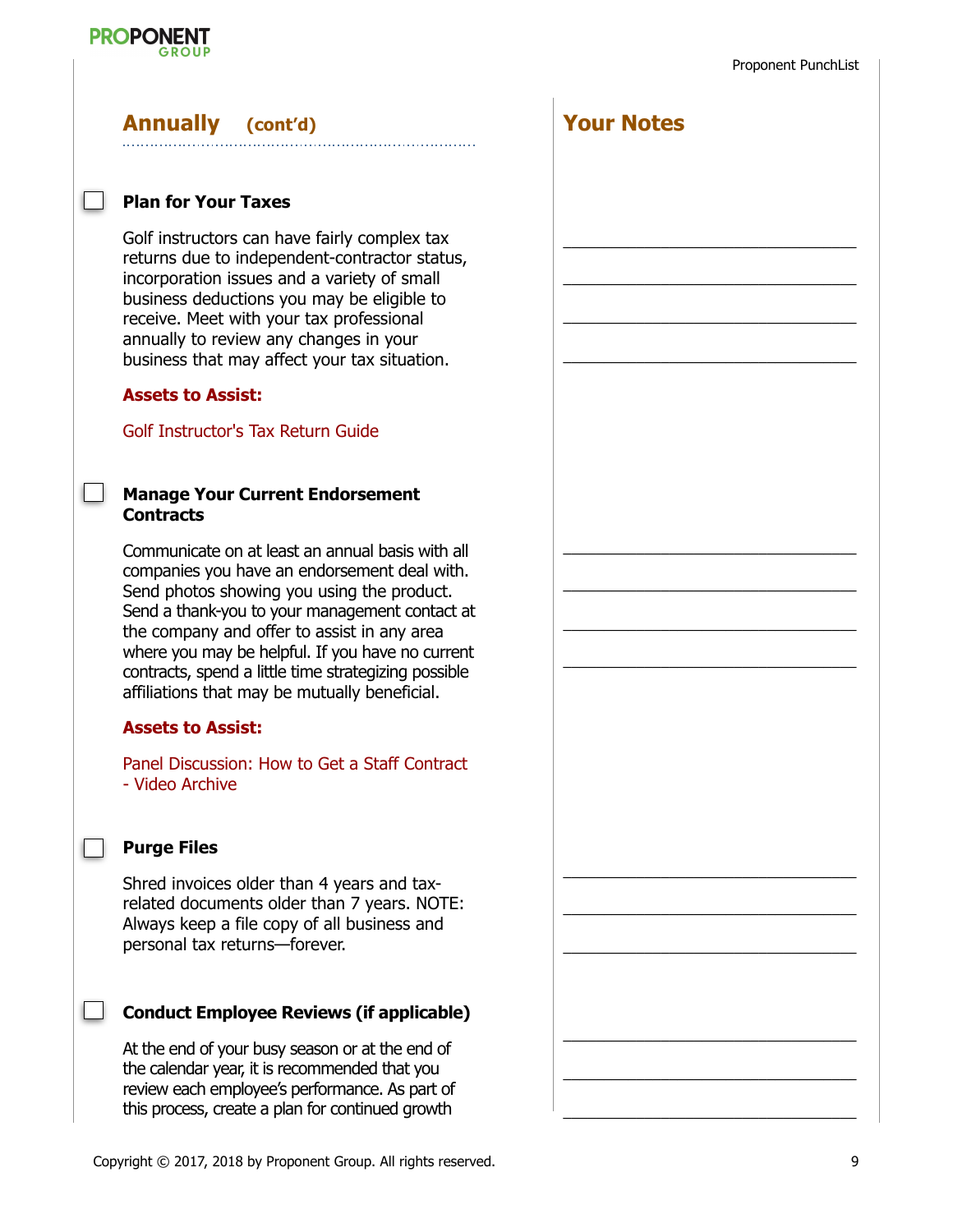

**Your Notes**

 $\mathcal{L}_\text{max}$  and  $\mathcal{L}_\text{max}$  and  $\mathcal{L}_\text{max}$  and  $\mathcal{L}_\text{max}$ 

 $\overline{\phantom{a}}$  , and the contract of the contract of  $\overline{\phantom{a}}$ 

 $\overline{\phantom{a}}$  , and the contract of the contract of the contract of the contract of the contract of the contract of the contract of the contract of the contract of the contract of the contract of the contract of the contrac

 $\overline{\phantom{a}}$  , and the contract of the contract of the contract of the contract of the contract of the contract of the contract of the contract of the contract of the contract of the contract of the contract of the contrac

 $\overline{\phantom{a}}$  , and the contract of the contract of the contract of the contract of the contract of the contract of the contract of the contract of the contract of the contract of the contract of the contract of the contrac

 $\mathcal{L}_\text{max}$  and  $\mathcal{L}_\text{max}$  and  $\mathcal{L}_\text{max}$  and  $\mathcal{L}_\text{max}$ 

 $\mathcal{L}_\text{max}$  and  $\mathcal{L}_\text{max}$  and  $\mathcal{L}_\text{max}$  and  $\mathcal{L}_\text{max}$ 

 $\overline{\phantom{a}}$  , and the contract of the contract of  $\overline{\phantom{a}}$ 

 $\overline{\phantom{a}}$  , and the contract of the contract of the contract of the contract of the contract of the contract of the contract of the contract of the contract of the contract of the contract of the contract of the contrac

 $\overline{\phantom{a}}$  , and the contract of the contract of the contract of the contract of the contract of the contract of the contract of the contract of the contract of the contract of the contract of the contract of the contrac

 $\mathcal{L}_\text{max}$  and  $\mathcal{L}_\text{max}$  and  $\mathcal{L}_\text{max}$  and  $\mathcal{L}_\text{max}$ 

 $\mathcal{L}_\text{max}$  and  $\mathcal{L}_\text{max}$  and  $\mathcal{L}_\text{max}$  and  $\mathcal{L}_\text{max}$ 

#### **Annually (cont'd)**

**PROPONENT** 

#### **Update Operations Manuals (if applicable)**

Make sure this information is easy to locate, current and has been provided to all concerned parties.

#### **Assets to Assist:**

Policies and Procedures Template

#### **Every Two Years**

#### **Review All Instruction-Program Pricing**

At least once every other year, you should review all the pricing of your instruction programs and adjust up or down based on demand.

#### **Assets to Assist:**

 $\mathcal{L}^{\text{max}}$ 

Golf Instructor's Guide to Pricing Services

#### **Update Your Photography**

Out-of-date or poor photography on your website, emails and other business collateral takes away from your professional image. At least once every two years, hire a professional photographer to shoot fresh photos for your business.

#### **Assets to Assist:**

#### **Instruction Marketing Guide**

| ide |  |  |
|-----|--|--|
|     |  |  |
|     |  |  |
|     |  |  |
|     |  |  |
|     |  |  |
|     |  |  |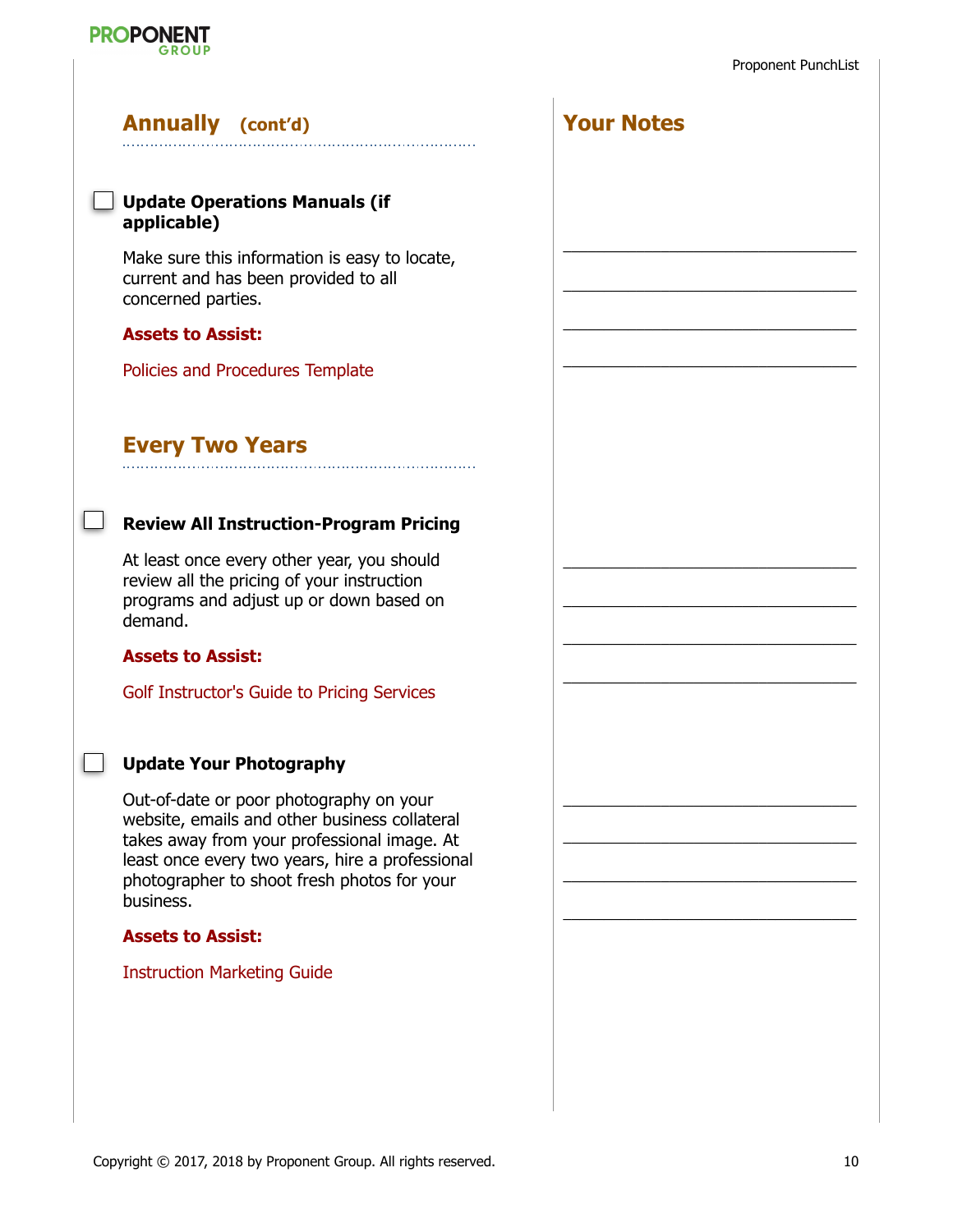

| <b>Every Two Years</b> (cont'd)                                                                                                                                                                                                                                                                                                                                                                                                 | <b>Your Notes</b> |  |
|---------------------------------------------------------------------------------------------------------------------------------------------------------------------------------------------------------------------------------------------------------------------------------------------------------------------------------------------------------------------------------------------------------------------------------|-------------------|--|
| <b>Update Your Biography</b>                                                                                                                                                                                                                                                                                                                                                                                                    |                   |  |
| <b>Assets to Assist:</b>                                                                                                                                                                                                                                                                                                                                                                                                        |                   |  |
| Golf Instructor's Guide to Writing a<br>Professional Biography                                                                                                                                                                                                                                                                                                                                                                  |                   |  |
| <b>Update Your Liability Insurance</b>                                                                                                                                                                                                                                                                                                                                                                                          |                   |  |
| Every two years, have an insurance agent<br>perform a Liability Insurance review, especially<br>if your business has been growing.                                                                                                                                                                                                                                                                                              |                   |  |
| <b>Assets to Assist:</b>                                                                                                                                                                                                                                                                                                                                                                                                        |                   |  |
| Proponent Preferred Insurance Consultant,<br><b>Byron Shultz</b>                                                                                                                                                                                                                                                                                                                                                                |                   |  |
| <b>Update Your Business Property</b><br><b>Insurance</b>                                                                                                                                                                                                                                                                                                                                                                        |                   |  |
| We recommend that every two years you have<br>an insurance agent do a Business Property<br>Insurance review, especially if your business<br>has been growing.                                                                                                                                                                                                                                                                   |                   |  |
| <b>Assets to Assist:</b>                                                                                                                                                                                                                                                                                                                                                                                                        |                   |  |
| Proponent Preferred Insurance Consultant,<br><b>Byron Shultz</b>                                                                                                                                                                                                                                                                                                                                                                |                   |  |
| <b>Improve Your Networking and Visibility</b>                                                                                                                                                                                                                                                                                                                                                                                   |                   |  |
| Opportunities typically come your way only if<br>you are highly visible to your peers. Ask<br>yourself if you've been visible and look for<br>opportunities to share your knowledge and<br>help the industry. Most of the teachers whom<br>you see earning awards have been very visible.<br>Have you attended at least one teaching<br>summit in the past year? Have you volunteered<br>to be on a section committee? Have you |                   |  |

volunteered to speak at a teaching seminar? All of these opportunities are good places to start.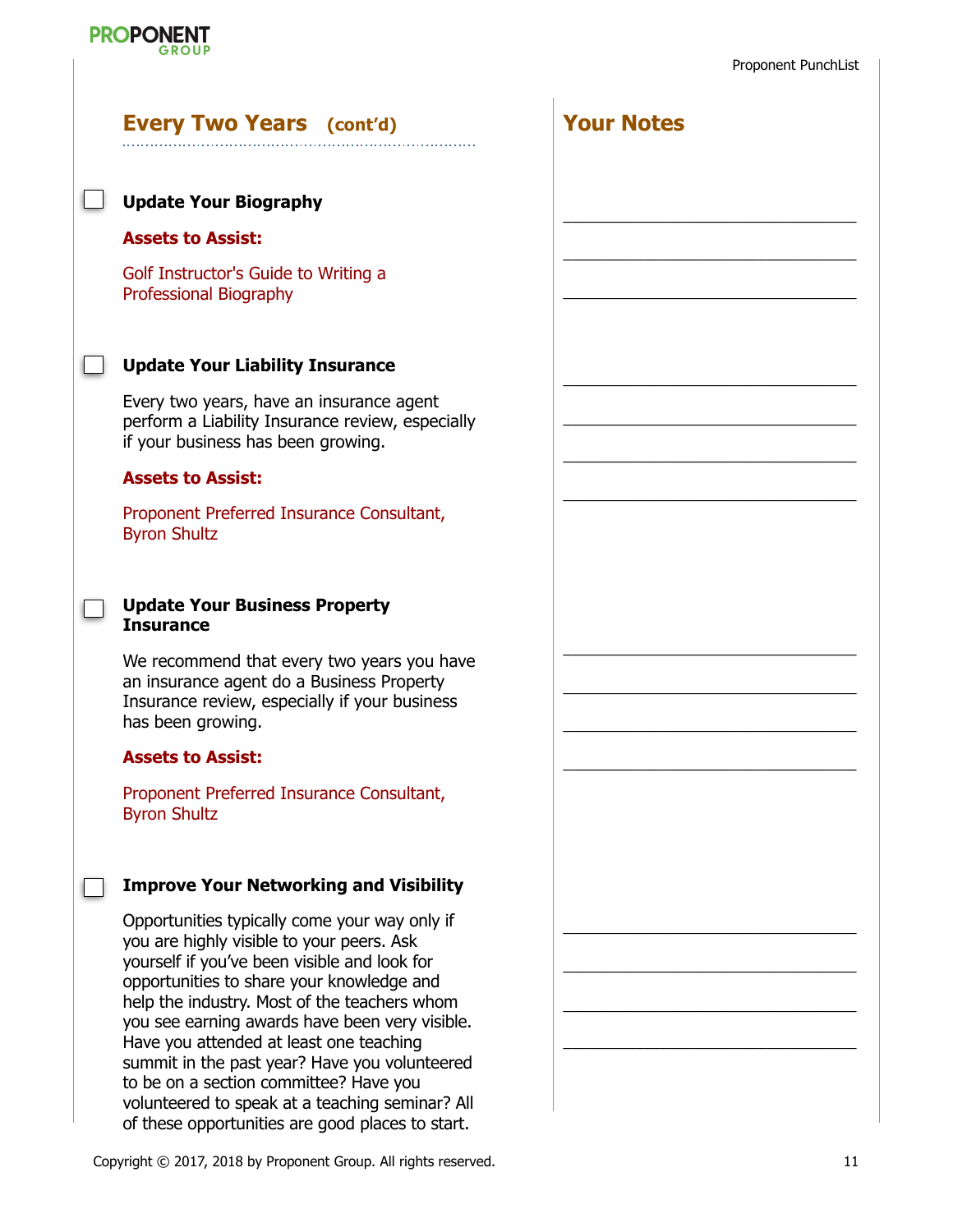

#### **Every Two Years (cont'd)**

#### **Review Your Credit Card Processing Fees (if applicable)**

At least once every two years, you should review your credit card processing fees. There have been many new processing products coming to market of late, that you may not be aware of. Check to see if they might benefit your teaching business and potentially save you money.

#### **Assets to Assist:**

**PROPONENT** 

Credit Card Authorization Letter Templates

Proponent Preferred Credit Card Processing Consultant Tim Condon

#### **Every Five Years**

#### **Review Your Disability and Life Insurance**

We recommend that every two to five years you have an insurance agent do a Disability and Life Insurance review, especially if your net worth has grown substantially since your last review.

#### **Assets to Assist:**

Proponent Preferred Insurance Consultant, Byron Shultz

#### **Review Your Estate Planning and Will**

Proponent Group members often accumulate significant assets that need to be properly protected for your legacy. At least once every five years you should review your current estate plan.

**Your Notes**

 $\mathcal{L}_\text{max}$  and  $\mathcal{L}_\text{max}$  and  $\mathcal{L}_\text{max}$  and  $\mathcal{L}_\text{max}$ 

 $\mathcal{L}_\text{max}$  and  $\mathcal{L}_\text{max}$  and  $\mathcal{L}_\text{max}$  and  $\mathcal{L}_\text{max}$ 

 $\overline{\phantom{a}}$  , and the contract of the contract of  $\overline{\phantom{a}}$ 

 $\overline{\phantom{a}}$  , and the contract of the contract of the contract of the contract of the contract of the contract of the contract of the contract of the contract of the contract of the contract of the contract of the contrac

 $\overline{\phantom{a}}$  , and the contract of the contract of the contract of the contract of the contract of the contract of the contract of the contract of the contract of the contract of the contract of the contract of the contrac

 $\overline{\phantom{a}}$  , and the contract of the contract of the contract of the contract of the contract of the contract of the contract of the contract of the contract of the contract of the contract of the contract of the contrac

 $\mathcal{L}_\text{max}$  and  $\mathcal{L}_\text{max}$  and  $\mathcal{L}_\text{max}$  and  $\mathcal{L}_\text{max}$ 

 $\mathcal{L}_\text{max}$  and  $\mathcal{L}_\text{max}$  and  $\mathcal{L}_\text{max}$  and  $\mathcal{L}_\text{max}$ 

 $\overline{\phantom{a}}$  , and the contract of the contract of  $\overline{\phantom{a}}$ 

 $\overline{\phantom{a}}$  , and the contract of the contract of the contract of the contract of the contract of the contract of the contract of the contract of the contract of the contract of the contract of the contract of the contrac

 $\overline{\phantom{a}}$  , and the contract of the contract of the contract of the contract of the contract of the contract of the contract of the contract of the contract of the contract of the contract of the contract of the contrac

 $\mathcal{L}_\text{max}$  and  $\mathcal{L}_\text{max}$  and  $\mathcal{L}_\text{max}$  and  $\mathcal{L}_\text{max}$